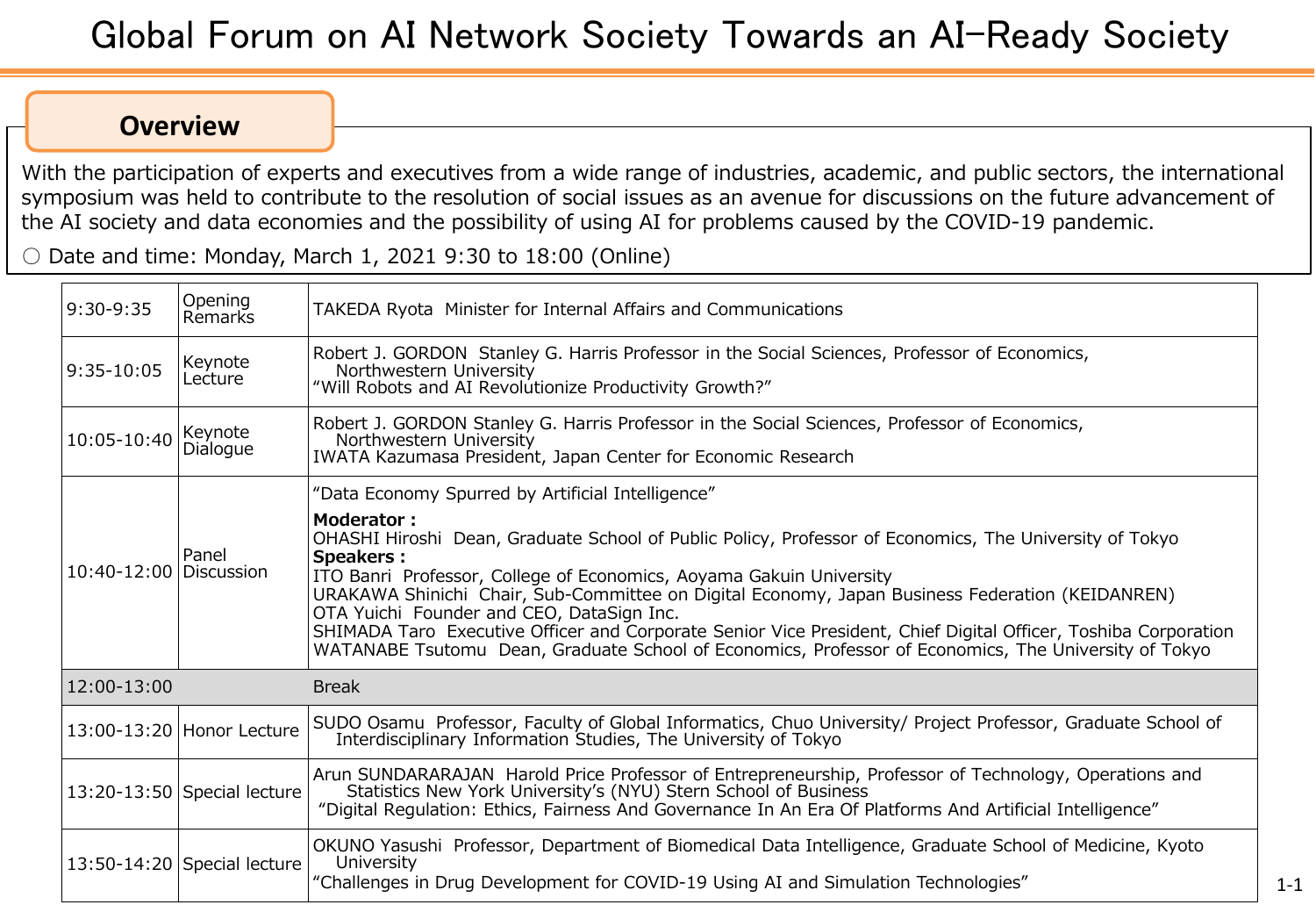| 14:20-15:40             | Panel<br><b>Discussion</b> | "Expectations for AI in the New Normal"<br><b>Moderator:</b><br>SEKIGUCHI Waichi President, MM Research Institute/ Former Editorial Writer, Nikkei, Inc.<br><b>Speakers:</b><br>ISHIDO Nanako Professor, Graduate School Of Media Design, Keio University<br>ISHIYAMA Ko President and CEO, ExaWizards Inc.<br>OKAMOTO Seishi Fellow, Head of Artificial Intelligence Laboratory, Fujitsu Laboratories Ltd.<br>NAKAGAWA Hiroshi Artificial Intelligence Research Group Team Leader in Society RIKEN Center for<br>Advanced Intelligence Project (AIP)<br>FUKUHARA Masahiro Founder and CEO, Institution for a Global Society/ Project Professor, Keio University                                               |
|-------------------------|----------------------------|----------------------------------------------------------------------------------------------------------------------------------------------------------------------------------------------------------------------------------------------------------------------------------------------------------------------------------------------------------------------------------------------------------------------------------------------------------------------------------------------------------------------------------------------------------------------------------------------------------------------------------------------------------------------------------------------------------------|
| 15:40-15:55             |                            | <b>Break</b>                                                                                                                                                                                                                                                                                                                                                                                                                                                                                                                                                                                                                                                                                                   |
| $15:55 - 16:15$ Lecture |                            | Andrew W. WYCKOFF Director, OECD Directorate for Science, Technology and Innovation(OECD)<br>"OECD work on Trustworthy AI and on the Value of Data"                                                                                                                                                                                                                                                                                                                                                                                                                                                                                                                                                            |
| 16:15-16:35   Lecture   |                            | HIRANO Susumu Professor and Dean, Faculty of Global Informatics, Chuo University<br>"Ethical, Legal, and Social Implications of Artificial Intelligence"                                                                                                                                                                                                                                                                                                                                                                                                                                                                                                                                                       |
| 16:35-17:55             | Panel<br>Discussion        | "Governing the Future of AI-Ready Society"<br>Moderator:<br>SUDO Osamu Faculty of Global Informatics, Chuo University/ Project Professor, Graduate School of<br>Interdisciplinary Information Studies, The University of Tokyo<br><b>Speakers:</b><br><b>IWAMOTO Toshio Principal Executive Advisor, NTT DATA Corporation</b><br>KOZUKA Soichiro Professor of law, Gakushuin University<br>SANBE Hiroyuki Attorney-at-Law/ Guest Professor, Research Center on Ethical, Legal and Social Issues,<br>Osaka University<br>JITSUZUMI Toshiya Professor, the Faculty of Policy Studies Chuo University<br>FUJITA Masahiro VP, Senior Chief Researcher, AI Collaboration Office, Sony Corporation Director, Sony AI |
| 17:55-18:00             | Closing<br>Remarks         | SHINTANI Masayoshi, State Minister for Internal Affairs and Communications                                                                                                                                                                                                                                                                                                                                                                                                                                                                                                                                                                                                                                     |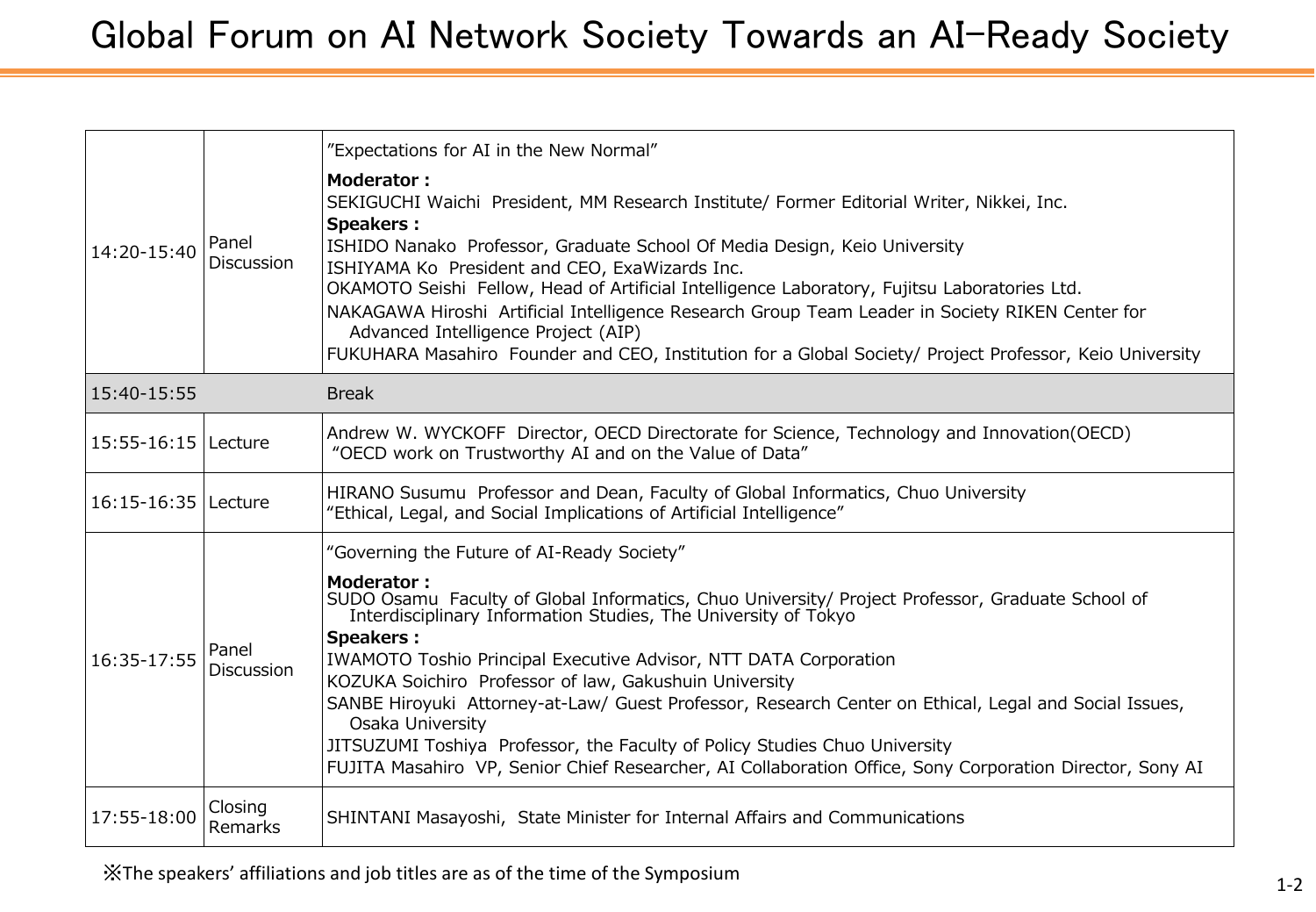# **Keynote Lecture**

## **Robert J. GORDON**

Stanley G. Harris Professor in the Social Sciences, Professor of Economics, Northwestern University



# **Honor Lecture**

## **SUDO Osamu**

(Professor, Faculty of Global Informatics, Chuo University/ Project Professor, GSII, The University of Tokyo)



# **"Will Robots and AI Revolutionize Productivity Growth?"**

- The emergence of AI and the expansion of digital networks were expected to drive U.S. economic growth. However, the U.S. growth rate was 0.9% in 2010-2020, less than a quarter of the best decade of 1940-1950. Japan's growth rate is also low.
- There are predictions of a Fourth Industrial Revolution wherein robots and AI replace human workers. However, unlike human intelligence, AI is limited and less flexible.
- Due to the advent of computers, some jobs were lost and replaced by others. When the spreadsheet software Excel was introduced in the market, the number of bookkeepers and accounting and auditing clerks decreased from 2 million to 1 million. Conversely, the number of accountants and auditors increased from 0.5 million to 1.7 million. Jobs were created for management analysists and financial managers and their numbers increased to 2 million. Over the last two decades, middle skill jobs have decreased, while the demand for high skill jobs has increased.
- Robots are not new technology as they were introduced in the 90s. The U.S. investment in robots in 2018 was less than 0.6% of the total durable goods investment. Offshore outsourcing and import competition are a major factors in the decrease in jobs.
- Polarization of high-skilled work and labor-intensive, low-paying work that cannot be done by AI will continue. The role of AI and robots in improving productivity is limited.
- Innovative technologies such as AI, IoT, Big Data, 5G, and Quantum computer have been developed and implemented, leading to revolutionary paradigm shifts in the world's social and industrial structures. It is important to leverage change to improve culture and people's capabilities and to create a framework that contributes to the Sustainable Development Goals, "SDGs".
- There is active debate on the ethical aspects of AI. In March 2019, the Japanese government clearly stipulated the seven principles of AI as a government-wide initiative. These are "Human-Centric Principles", "Privacy Principles," "Principles for Ensuring Security," "Principles for Innovation," "Principles for Education and Literacy," "Principles for Securing Fair Competition," and "Principles for Fairness, Accountability, and Transparency".
- Prior to this, in April 2016, the G7 Information and Communications Ministerial Meeting in Takamatsu city in Kagawa agreed on the need for international discussions on AI development principles. Subsequently, the "Draft AI R&D Guidelines" and the "Draft AI Utilization Principles" were announced in July 2017 and July 2018, respectively. They were utilized by OECD Recommendations of the Council on Artificial Intelligence in May 2019, leading to the G20 AI Principles in June 2019.
- United Nations Educational, Scientific and Cultural Organization (UNESCO) is studying the principles of AI ethics, and the resolutions of the European Commission are also important. For the sound development of Japanese society, it is important to further advance the discussion on the ethics of AI.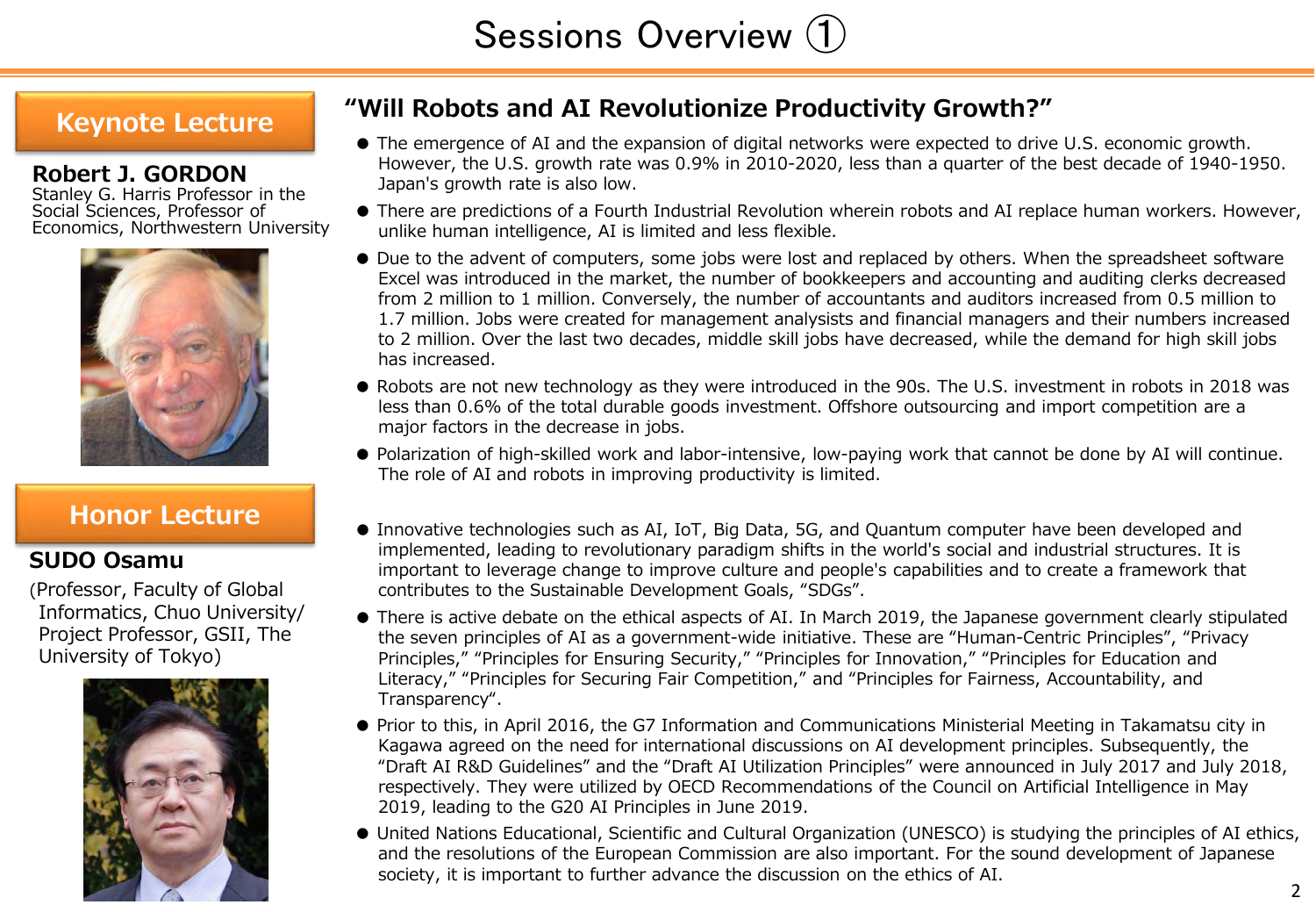# Sessions Overview ②

# **Special Lecture**

### **Arun SUNDARARAJAN**

(Harold Price Professor of Entrepreneurship, Professor of Technology, Operations and Statistics New York University's (NYU) Stern School of Business



## **OKUNO Yasushi**

(Professor, Dept. Biomedical Intelligence, Graduate School of Medicine, Kyoto University)



# **"Digital Regulation: Ethics, Fairness And Governance In An Era Of Platforms And Artificial Intelligence"**

- During the recent U.S. presidential inauguration, we witnessed an unprecedented handing over of the responsibility of maintaining social order to digital platformers.
- With digitization, platformers are expanding and growing with users. In 10 years, they will account for the top 10 market capitalizations of megacorporatons. Platformers will take on politics and social responsibilities as they continue to grow. Therefore, responsibilities and rules should be clarified and published.
- AI is spreading into the economy and daily life. It is used in e-commerce (EC) recommendations, recruitment, human resources evaluation, and crime prevention, contributing to the evolution of the society.
- However, some AI algorithms are suspected of being biased according to gender and/or race. When AI learns from biased data, it simply reinforces the bias unless corrected. It is necessary to use fair data and set a benchmark.
- There is concern that digitization will exacerbate inequality and widen gaps. The automation and robotics deployments may aggravate unemployment. However, the COVID-19 pandemic has pushed work style reform about three years earlier than we expected. Business styles will change, and more opportunities will come.

## **"The Challenge of Developing a New Corona Virus Therapy Using AI Simulation"**

- Special Lecture **Confident** Cast summer, we used the supercomputer "Fugaku" of the Institute of Physical and Chemical Research<br>(RIKEN) to identify candidates for COVID-19 treatment. By simulating through molecular dynamics we searched from 2,128 existing candidate agents including stomach and cold medicines for target proteins that can hold virus multiplication. Our study identified "niclosamide" as a candidate. At the time, Fugaku had just started operating and the calculation took 10 days. Now, the upgraded software can perform calculations in 2 days.
	- Much is expected from using AI in drug discovery as this normally requires several years and incurs huge R&D costs. By repeating the predictions of chemosynthesis and activity evaluation using AI, the process of searching for a drug candidate, including activity improvement, solubility improvement, and toxicity avoidance, can be accelerated.
	- COVID-19 cases may be either mild or serious. If we can clarify the mechanism, we can detect target molecules for treatment. With no historical data available for COVID-19, we use the Bayesian network, which combines various events with probabilities and represents them in figures. We calculated gene changes driven by infected viral load and identified candidate genes that could suppress the severity.
	- Drug discovery AI is being developed in many companies and organizations, including Kyoto University and RIKEN. The hybrid use of supercomputer simulation and AI, as well as the introduction of big data should bring forth an evolution in medical drug research.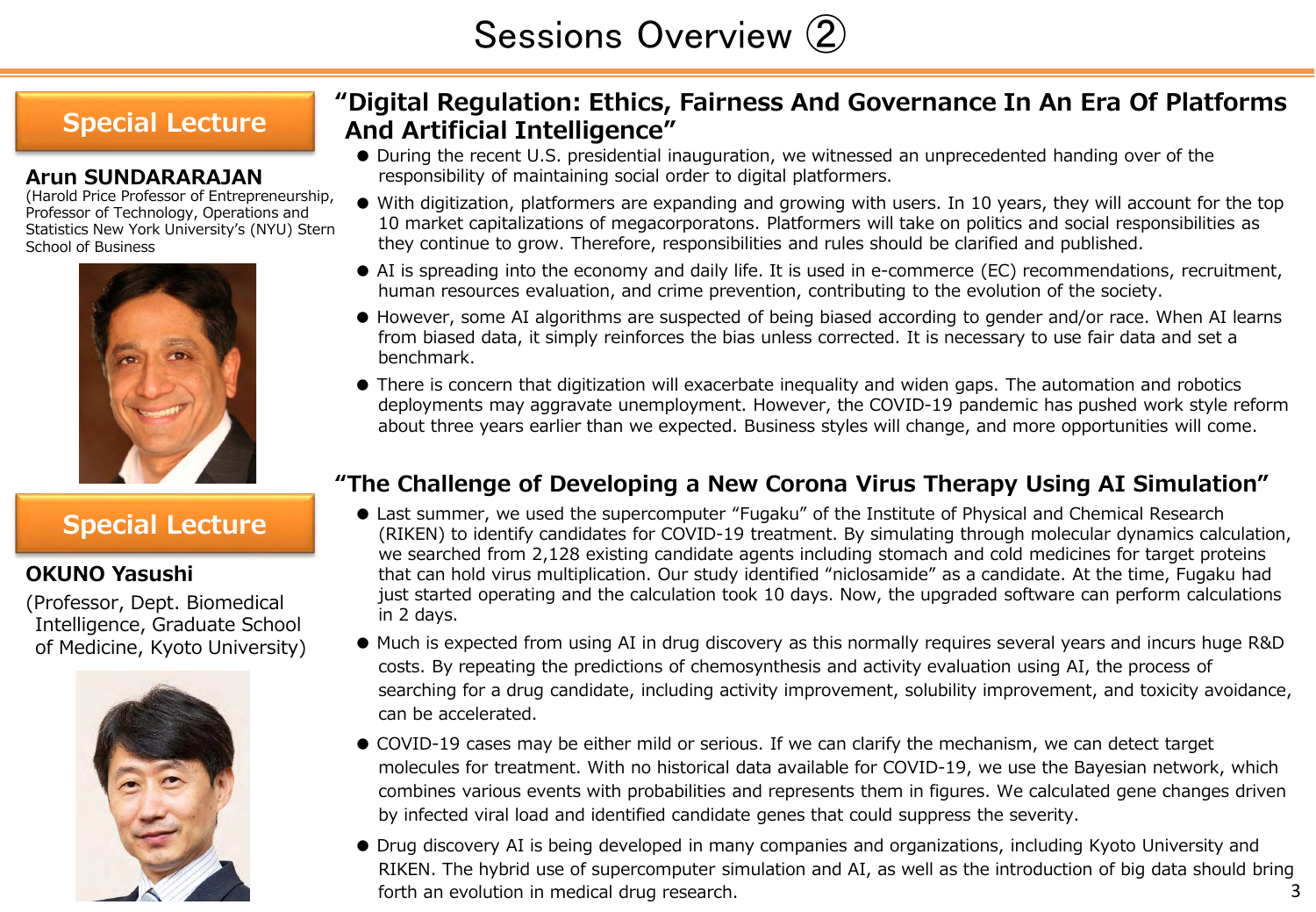# **Lecture**

## **Andrew W. WYCKOFF**

(Director, OECD Directorate for Science, Technology and Innovation)



# **Lecture**

## **HIRANO Susumu**

(Professor and Dean, Faculty of



# **"OECD work on Trustworthy AI and on the Value of Data"**

- Technology is advancing at a rate that policy cannot keep up with. The OECD is working to fill this gap from multiple perspectives.
- Last year, policy observatory and expert groups were established to promote the global implementation of AI principles. In February of this year, a large-scale online conference on AI-WIPS was held, focusing on research on AI, the labor market, and productivity. The online platform, "OECD AI Policy Observatory (OECD.AI)," has collected evidence that can be used for policy-making.
- For example, AI-related live news, research publications and the penetration of AI skills are available. It provides information on more than 600 policies and initiatives from more than 60 countries.
- ONE AI is an expert group that is developing guidance on implementing AI principles. More than 200 experts participate and provide inputs on policies and technologies. ONE AI continues the discussion in three working groups:"Classifying AI Systems," "Tools for Trustworthy AI" and "National AI Policies".
- The OECD will start the work on data governance. Measuring the value of data, which have been rapidly increasing in recent years, is an important theme. We analyze it from four perspectives: "expenditure on data storage," "value of trade in products delivered through data flows," "market valuation of data-driven firms," and "revenue from sales of data products.". The OECD is aiming to address the challenges in calculating the value of startup companies. The OECD continues to work hard for better guidance through multilateralism.

# **"Ethical, Legal, and Social Implications of Artificial Intelligence"**

- A reason that Japan could contribute to the AI principles of OECD and G20 is that its non-binding approach (soft law) is midway between that of Europe which favors precautionary principles, and the United States which favors liberal development.
- Global Informatics, Chuo University)  $\bullet$  To create socially acceptable AI, it is important to consider ELSI (Ethical, Legal, and Social Implications) separately from science and technology. There is an idea that for the sake of science, Artificial General Intelligence in its developmental phase should not be the subject of soft law. However, social security should have priority over science.
	- It is important for AI engineers to learn ethics and social sciences. Traditionally, the legal world emphasizes literature and uses stories to train lawyers. AI often appears in literature, movies, and academic papers; as such, the messages conveyed in literature and movies should be taken seriously.
	- 4 ● Recently, there has been a proposal in Europe to regulate AI by statutory laws rather than soft law. When AI is implemented, it will be necessary to reconsider the civil liability regime. It is said that clear rules are desirable for a new society and that deterrence is necessary for high-risk AI. In AI governance, it would be desirable to call attention toward fault-based liability in case of bilateral risks while suppressing behavior through strict liability in the case of unilateral risks.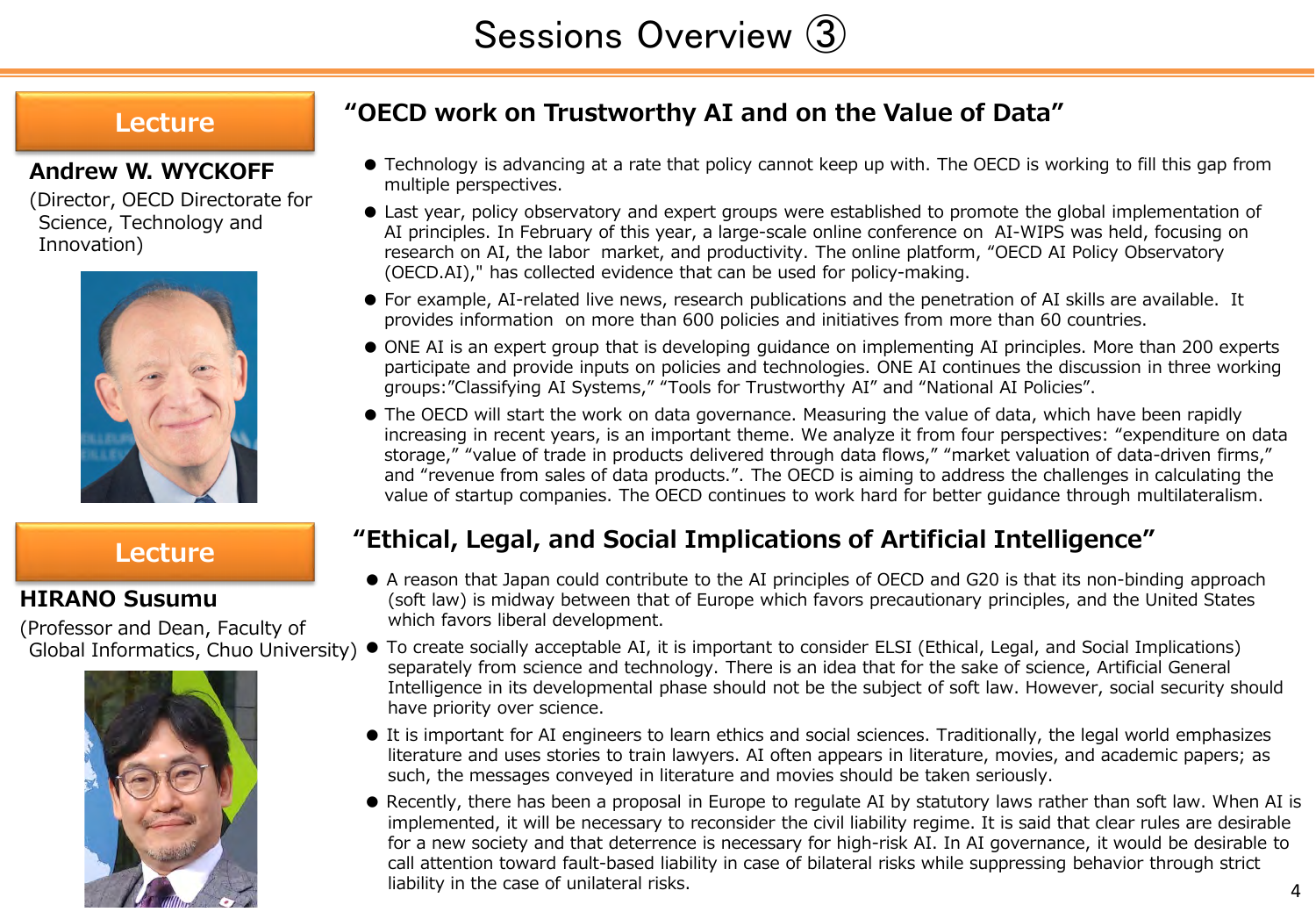# Sessions Overview ④

**Robert J. GORDON**

Stanley G. Harris Professor in the Social Sciences, Professor of Economics, Northwestern University



## **IWATA Kazumasa**

(President, Japan Center for Economic Research)



- Keynote Dialogue In the U.S., the Information Revolution of 1994-2004 resulted in increased labor productivity while it has remained unchanged since the mid-1990s in Japan. Chips and hardware have evolved in Japan while software has not. In the U.S., software was invested in as an intangible asset, leading to significant innovation. In Japan, mainly in the manufacturing industry, there is a huge gap in the productivity between large and small and medium-sized enterprises, and the productivity of the service industry is very low. There is concern that high-skilled workers will be concentrated in large, highly productive companies, leaving small and medium-sized companies behind in digitization. (Iwata)
	- In the U.S., the working population will increase despite drops in the fertility rate, mainly due to immigrants. In Japan and China, the working population will fall significantly. (Gordon)
	- In terms of gross domestic product (GDP), the Japan Center for Economic Research expects China to expand its economic scale and overtake the U.S. by the end of the decade. Demographic changes and the catch-up effect on the U.S. have subsequently diminished, resulting in slower growth. Inequality, education, demography, and debt are obstacles to the U.S. economic growth, as well as democracy related, including healthcare, racial and social injustice, and the divide between the state and the society. (Iwata)
	- Healthcare problems in the U.S. must be addressed separately from inequality issues. Inequality is a matter of money, but health is a matter of basic human rights and welfare. The U.S. is the only major country wherein the government does not provide equal healthcare to its citizens.

In the U.S., private medical insurance is provided through employment, and many low-income jobs do not provide healthcare. Adding to that is the high cost of college education, leaving students in debt. Middle- and low-income people in the U.S. might have a higher per capita income than in Japan and Europe, but the situation is worse due to the burden of massive healthcare costs and the need to repay student fees. (Gordon)

● The middle-income group is polarized depending on their skills. As democracy is sustained by a large number of middle-income people, it will be difficult to maintain democracy when the standard of life deteriorates due to polarization. Polarization, or the social and racial divide of the middle-income group, remains a problem in the U.S.

The U.S. dominates in basic research on AI technology, while its application to business is considerably advancing in China. China created an AI-oriented ecosystem and, in combination with the manufacturing industry, pushed the Chinese economies to a global level. More than 80% of Chinese companies in almost all industries now adopt AI, while the U.S. and Japan are far behind, with rates of 51% and 39%, respectively. (Iwata)

● China is leading in electric vehicle and battery development, as well as in the production of green energy and solar panels. Although China's per capita income will not catch up with the U.S. in the next 30 years, its productivity in the manufacturing sector will catch up much earlier. (Gordon)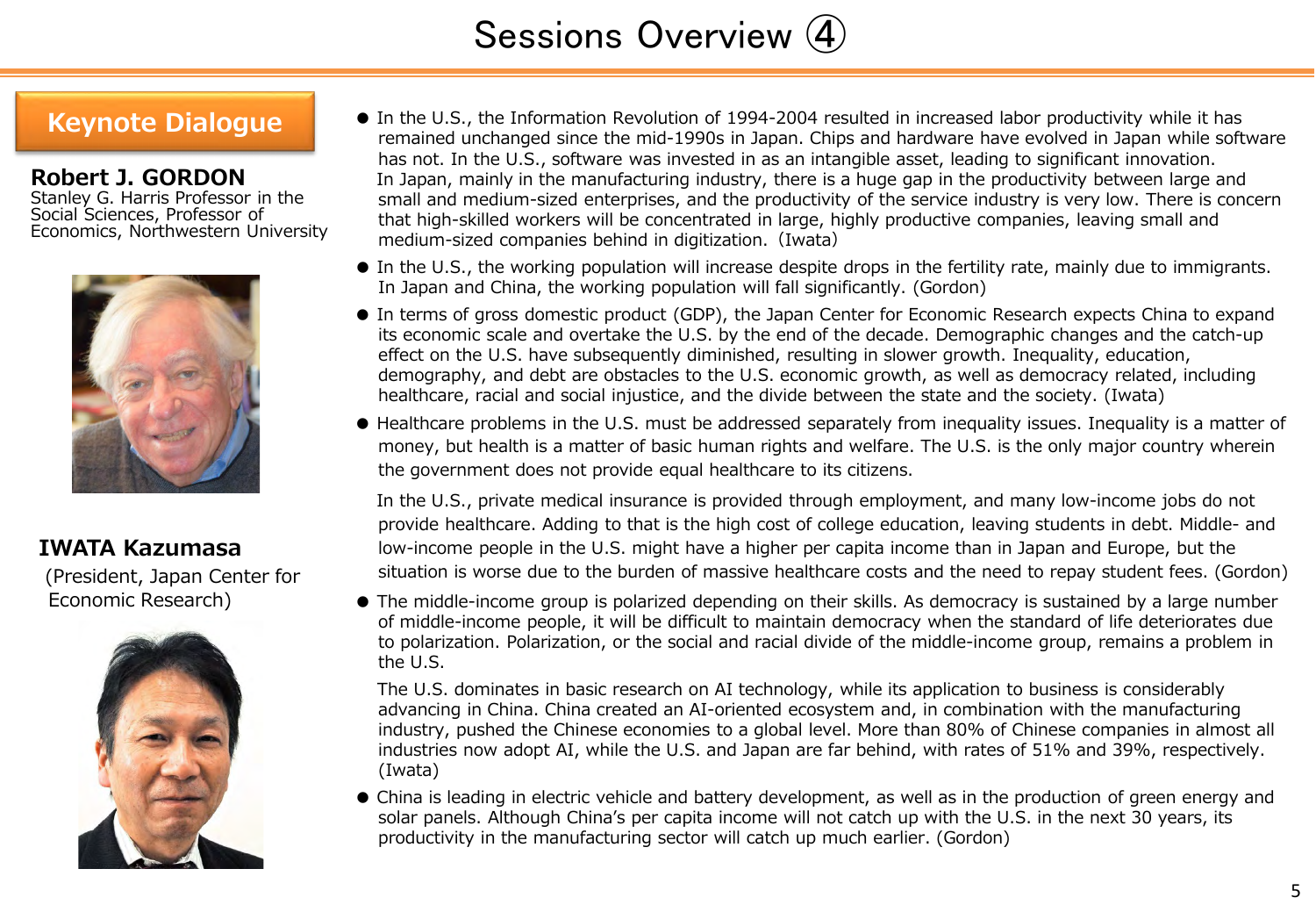# **Panel Discussion**

# **"Data Economy Spurred by Artificial Intelligence"**

# **【Moderator】 OHASHI Hiroshi**

(Dean, Graduate School of Public Policy, Professor of Economics, The University of Tokyo)



(Professor, College of Economics, Aoyama Gakuin University)

# **URAKAWA Shinichi**

(Chair, Sub-Committee on Digital Economy, KEIDANREN)

# **OTA Yuichi**

**[Speakers] ITO Banri**

(Founder and CEO DataSign Inc.)

# **SHIMADA Taro**

(Executive Officer and Corporate Senior Vice President, Chief Digital Officer, Toshiba Corporation)

# **WATANABE Tsutomu**

(Dean, Graduate School of Economics, Professor of Economics, The University of Tokyo)













● I do business in deriving statistics from commodity prices. Real time statistics, if available, would be very useful not only for institutional investors, but also during emergencies such as COVID-19. It is the time to consider the privatization of statistics. (Watanabe)

- The so-called "the 2000 issues," which indicates the presence of approximately 2000 rules for respective local governments, can be a hindrance in promoting digital transformation (DX) of Japan. How should we utilize data while protecting personal information? Standardization and collaboration on rules are also important to promote international data flow. (Urakawa)
- The value of the data depends on the user and how they use it. If data is not utilized, its market value is close to zero. (Shimada)
- To promote data flow, value standards should be established, technical aspects should be developed, and market should be created. I want people with aspirations who could go beyond their own company's mission to connect and promote commercialization which will help the entire market grow. (Urakawa)
- All data originating from people, either from shopping or moving, is personal. It should not be used without the owner's consent and obviously, it should not be sold. Data transfer is acceptable if it is transparent enough for the owner to see. Without a mechanism for such networks to function automatically, there is no market development. (Shimada)
- Data flow between companies has so far not been successful because these companies are not willing to give information that may have an impact on sales. Enabling individuals to distribute data collected by themselves would eventually result in data flow between companies. The use of diverse data from many companies could expand opportunities. (Ota)
- The market should be fully autonomous, decentralized, and there should be a mechanism that allows companies to decide to retain or share data in some way. The right to control data should be on the individual, and this is an era in which such a problem can be solved technically. (Urakawa)
- Many companies have expanded into Asia. Japan needs to take leadership in providing reliable and free data flow. (Ito)
- The privatization of statistics, data flow, and data value are all connected. It is important to continue discussions from various perspectives. (Ohashi)

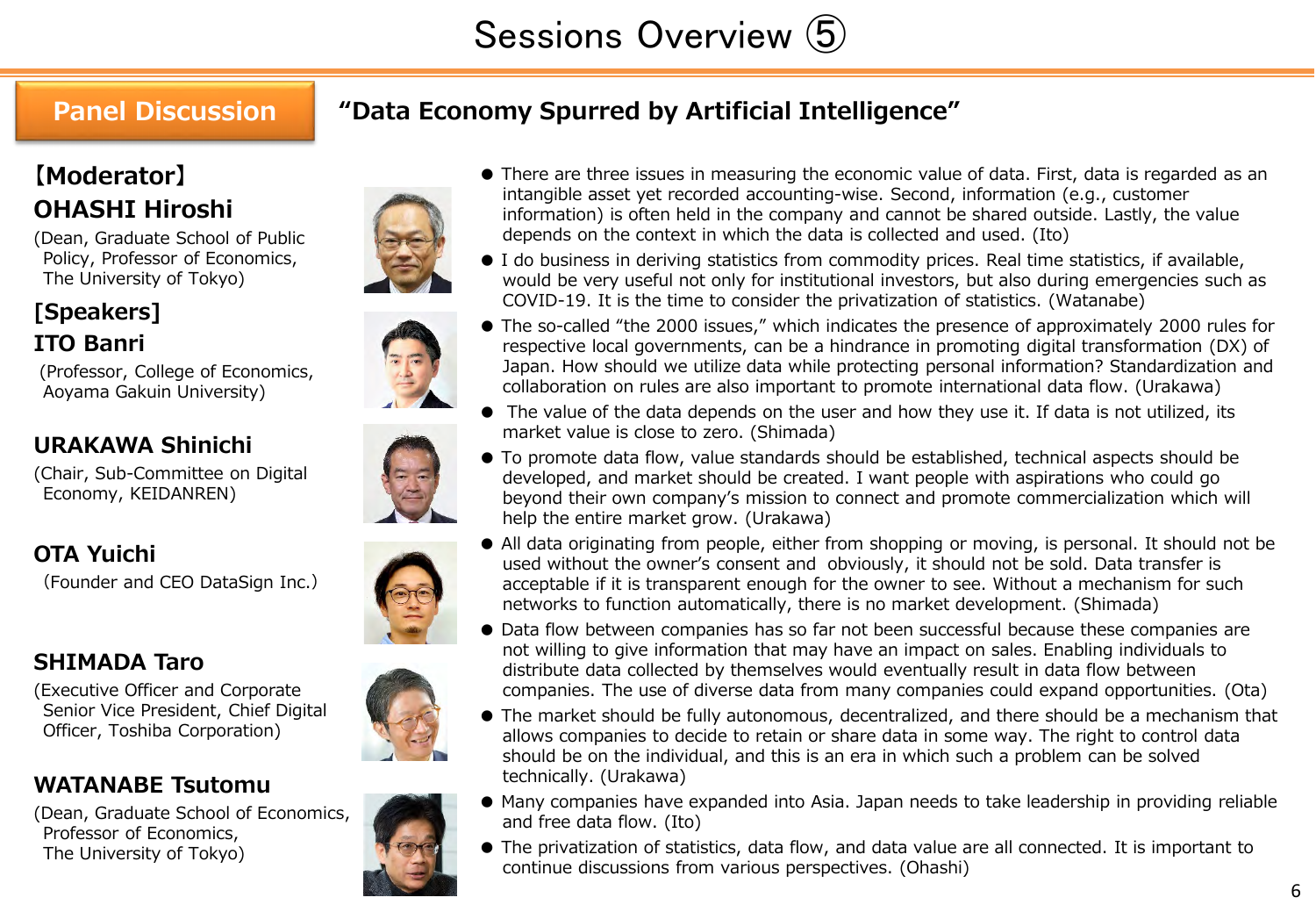# **Panel Discussion**

# **"Expectations for AI in the New Normal"**

# **【Moderator】 SEKIGUCHI Waichi**

(President, MM Research Institute, Former Editorial Writer, Nikkei, Inc.)

# **[Speakers] ISHIDO Nanako**

(Professor, Graduate School of Media Design, Keio University)

# **ISHIYAMA Ko**

(President and CEO, ExaWizards Inc.)

# **OKAMOTO Seishi**

(Fellow, Head of Artificial Intelligence Laboratory, Fujitsu Laboratories Ltd.)

# **NAKAGAWA Hiroshi**

(Artificial Intelligence Research Group Team Leader in Society, RIKEN Center for Advanced Intelligence Project)

# **FUKUHARA Masahiro**

(Founder and CEO, Institution for a Global Society/ Project Professor, Keio University)



- Behavioral change occurred in society under the COVID-19 pandemic, and many problems became apparent. AI is expected to be a solution for these problems. (Sekiguchi)
- We are promoting a new work style under the concept "Work Life Shift" which is centered on telework. Society and businesses are transforming as we consistently provide new values and trusted AI. (Okamoto)
- In Japan, the delay in digitization became apparent as we tried to respond to COVID-19. Although a digital agency is being set up with the aim to promote DX, would it be able to function across ministries and agencies which traditionally operate in silos? The resistance to digitalize persists. (Nakagawa)
- Psychological factors are significant. We provide an AI-based system to analyze and evaluate employees' relationships through online communication. It measures the frequency at which a subordinate speaks and how many times they smile at their supervisors. By visualizing the current situation and improving it, psychological safety and relationships will be strengthened. (Ishiyama)
- In April last year, only 5% of national schools had interactive online classes. The digitization of schools has not progressed. We distributed one terminal per student under the GIGA School Initiative, but it would not have been implemented without the pandemic. (Ishido)
- The rapid advancement of AI makes knowledge and skills obsolete faster than ever, and the education to strengthen basic soft skills has become the focus of attention. However, soft skills cannot be easily evaluated. Therefore, the AI-adjusted 360-degree evaluation is utilized for human resource development. It eliminates biases such as educational background and evaluates creativity more accurately. (Fukuhara)
- To accelerate AI use and DX, it is necessary to understand that a digital tool has more advantages than disadvantages. In the field of education, as AI use and DX proceeds, regulatory reforms such as the requirements for school establishment should be implemented accordingly. (Ishido)
- AI will not progress unless it has a purpose that makes people want to use it. It will be essential to motivate people to wat to use it. (Ishiyama)
- It is important to challenge people. Showing what can be done with AI will help people come up with new measures. High-definition AI analysis has been found to be useful for online communication. (Okamoto)
- Securing IT human resources is important. STEM education, which is basic education in science and mathematics, should be provided in the humanities courses as well. (Nakagawa)
- In educational reform, university entrance exams also need to be changed. Companies are also required to change their recruitment policies. (Fukuhara)







7